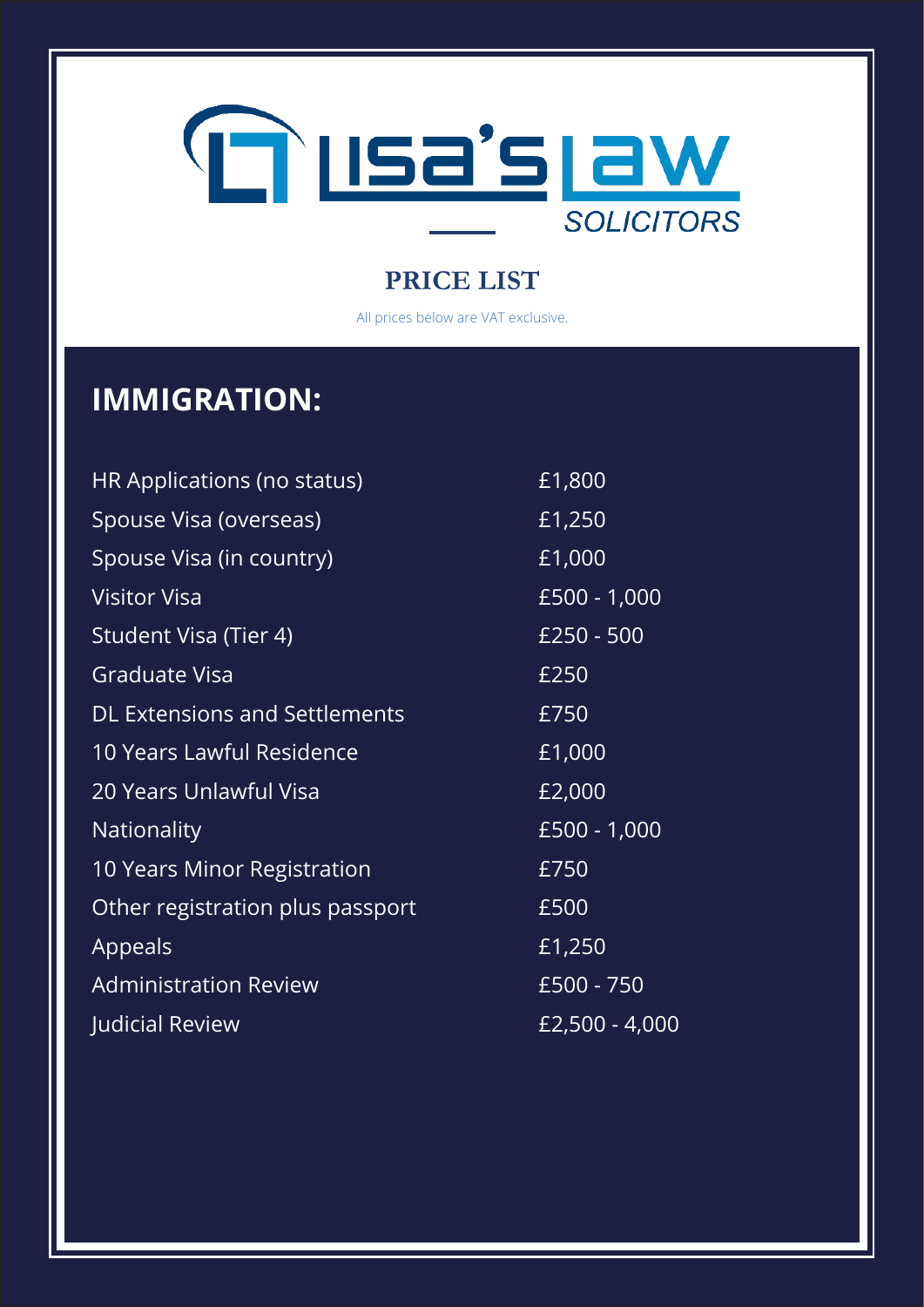

All prices below are VAT exclusive.

# **IMMIGRATION:**

| Ancestry                          | £1,500       |
|-----------------------------------|--------------|
| <b>Adult Dependent Relative</b>   | £1,750       |
| <b>Overseas Citizenship Route</b> | £1,000       |
| Asylum Claim                      | £1,500       |
| EEA presettlement-settlement      | £750         |
| Right of Adobe (ROA)              | $£250 + 500$ |
| <b>Nationality Renunciation</b>   | £500         |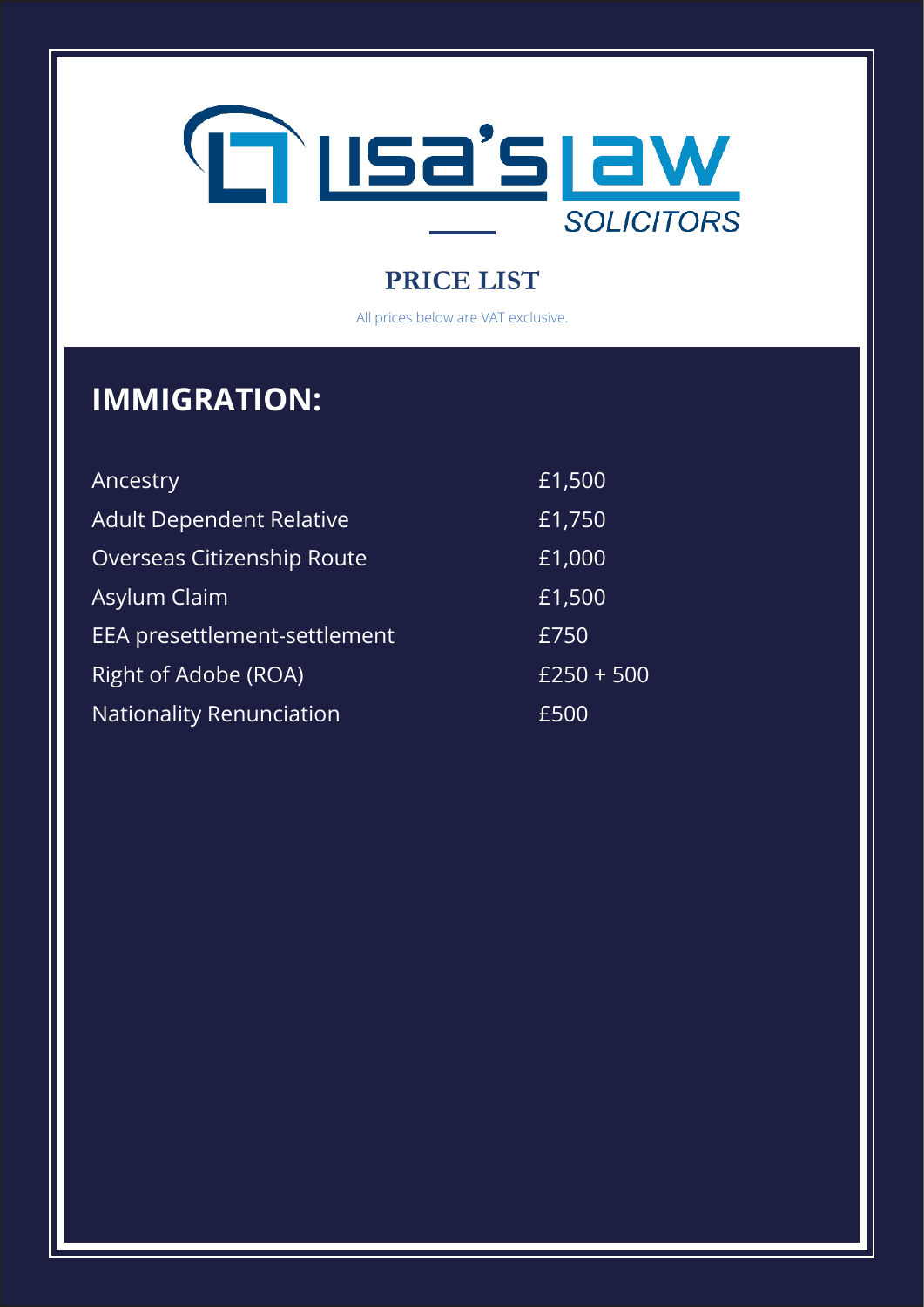

All prices below are VAT exclusive.

### **BUSINESS IMMIGRATION:**

| Start-up/Innovator Package               | £25,000 - 30,000 |
|------------------------------------------|------------------|
| Tier 1 (investor) Package                | £10,000          |
| Media and Sole Rep Package               | £12,000 - 15,000 |
| T1 Entrepreneur Extension & Settlement   | £3,500           |
| T1 Investor Extension & Settlement       | £2,500           |
| <b>Global Talent Visa</b>                | £4,000 - 6,000   |
| T1 Exceptional Talent/Global Talent      | £1,500           |
| <b>Extension &amp; Settlement</b>        |                  |
| Tier 2 Sponsorship Licence Application   | £1,500           |
| <b>Tier 2 Maintenance and Renewal</b>    | £750             |
| Tier 2 Initial, Extension and Settlement | £1,000           |
| Tier 2 Advertising and Contract          | £750             |

*Please note:*

- 1) The above immigration fees only apply to the main applicant. Additional payment of £250 will be charged for family cases.<br>2) In appeal cases, additional £250<br>3) Full legal fees will have to be coll
- 2) In appeal cases, additional £250 will be charged for each additional witness.
- Full legal fees will have to be collected before submissions from those living outside the country can be submitted.

*Estimated timeframe: Visa applications: 2-3 months*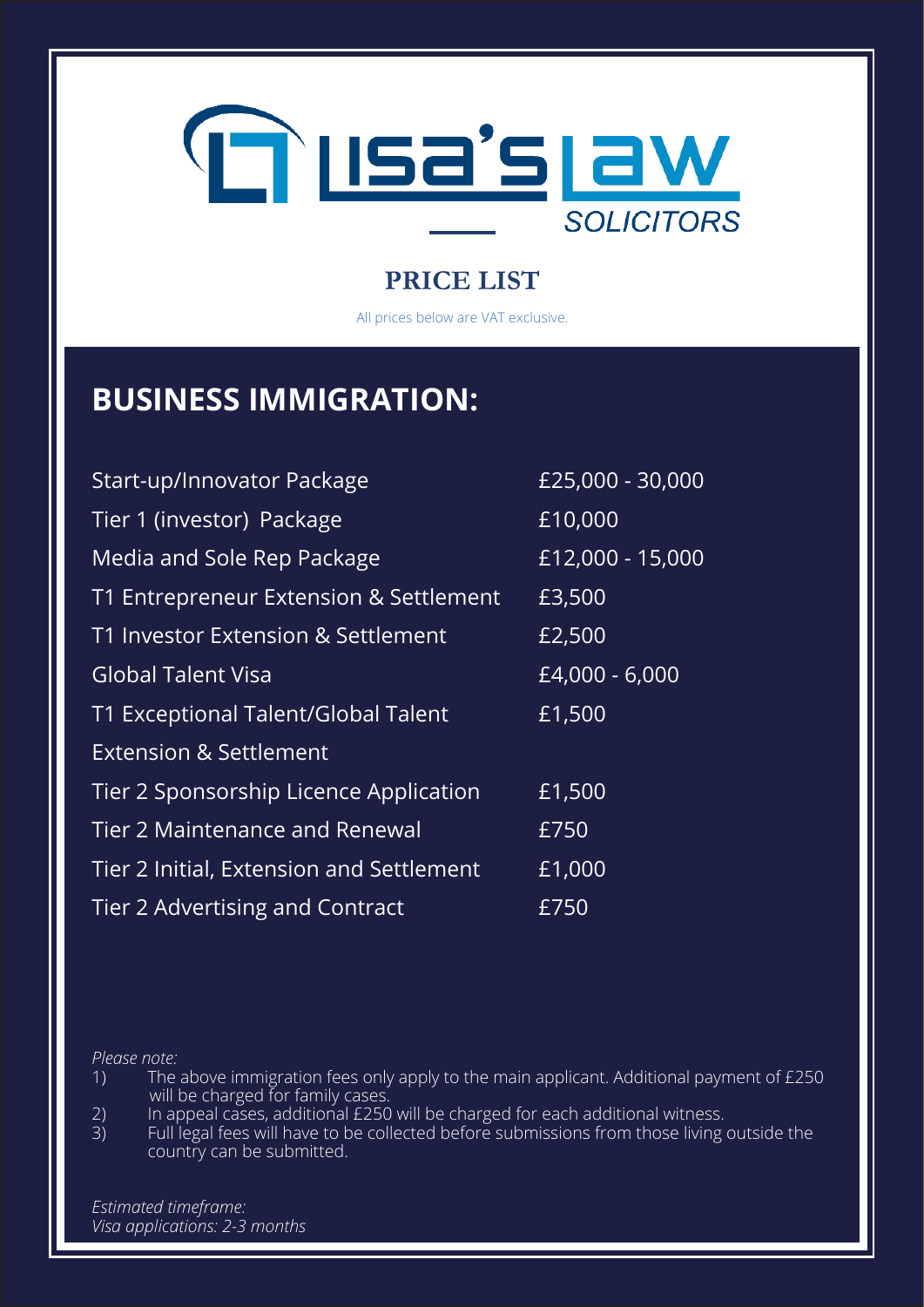

All prices below are VAT exclusive.

### **COMMERCIAL CONVEYANCING - LEASE:**

| New lease (7 years or less)     | £750                  |
|---------------------------------|-----------------------|
| Above with business             | £1,000                |
| New lease (over 7 years)        | £900                  |
| Above with business             | $E$ <sup>1</sup> ,150 |
| <b>Grant new lease</b>          | £750                  |
| Above with business             | £1,000                |
| Lease Renewal (7 years or less) | £650                  |
| Lease Renewal (over 7 years)    | £800                  |
| Lease Renewal for Landlord      | £650                  |
| Lease Assignment with Business  | £1,000                |
| Subletting                      | £900                  |

*Please note:*

1) For new lease with or without business, the above prices only apply to leases with an annual rent of no more than £25,000 and worth of business of no more than £25,000. Additional £250 shall be charged for every £25,000 annual rent exceeding the above limit. Additional £250 shall be charged for every £25,000 worth of business exceeding the above limit.

2) For lease assignment with business, the above prices only apply to sale price of no more than £25,000 and an annual rent of no more than £25,000 per annum. Additional £250 shall be charged for every £25,000 worth of business exceeding the above limits. Additional £250 shall be charged for every £25,000 annual rent exceeding the above limit.

3) In complicated cases where property management agents, mortgage lenders, guarantor, additional tenant or serious delay (over 6 months), our fees will be increased by £250.

4) Additional £250 if a mortgage is required.

*Estimated timeframe: 4-16 weeks*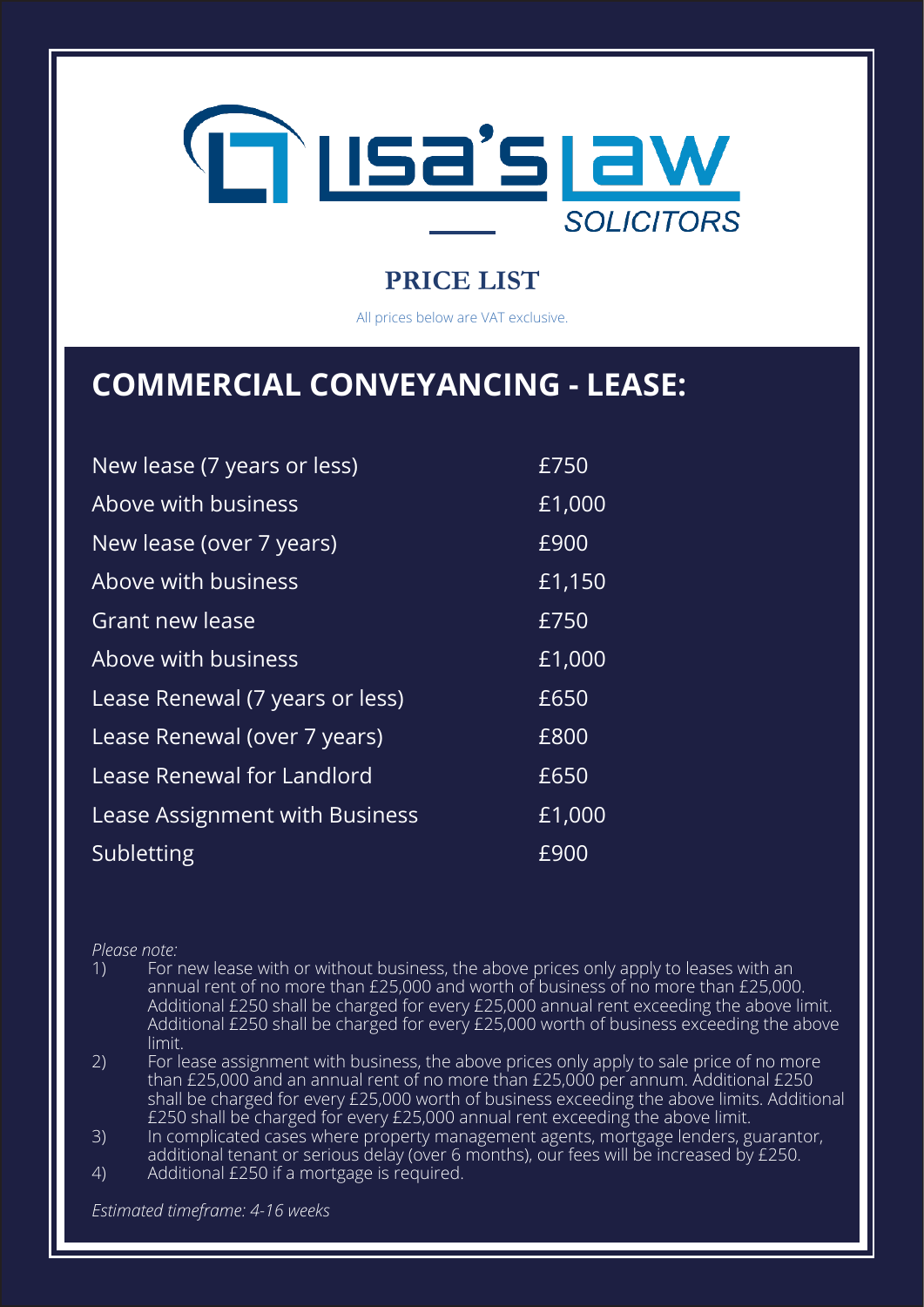

All prices below are VAT exclusive.

## **COMMERCIAL CONVEYANCING - FREEHOLD AND LONG LEASE:**

Up to £100,000  $£850$ 

Above with business **E1,100** 

*Please note:*

- 1) Additional 0.15% shall be charged for any amount exceeding £100,000.
- 2) Additional £250 if a mortgage is required. Additional £500 if it is a foreign lender or bridging loan.
- 3) In complicated cases where property management agents, mortgage lenders, guarantor, additional tenant or serious delay (over 6 months), our fees will be increased by £250
- 4) For anti-money laundering check on funds from 3rd party, we charge £100 for every £100k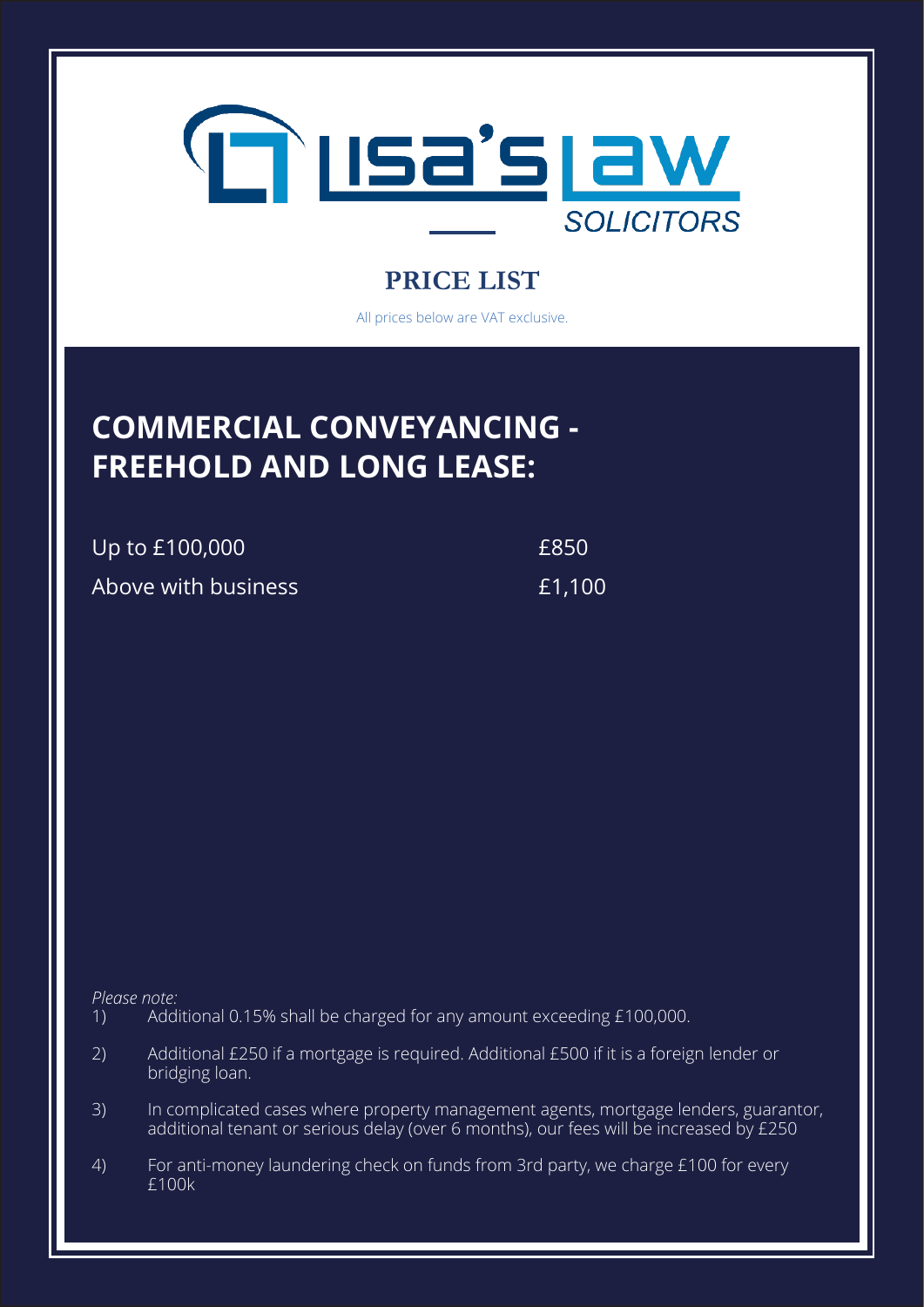

All prices below are VAT exclusive.

## **RESIDENTIAL CONVEYANCING:**

Purchase Price Up to  $&$  include £300,000 £300,001 - £500,000 £500,001 - £1M More than  $E1M$ 

| Freehold        | Leasehold                             |
|-----------------|---------------------------------------|
| £750            | £1,000                                |
| £900            | E1,150                                |
| $E900 + 0.20\%$ | £1150 + $0.20\%$                      |
|                 | Please contact our firm for quotation |

*Please note:*

- 1) For new build, additional £250 shall be charged.
- 2) For purchase between £500,001 £1M, additional 0.20% shall be charged for any amount exceeding £500k.
- 3) For purchase more than £1M, please contact the firm directly.
- 4) Additional £250 if a mortgage is required. Additional £500 if it is a foreign lender or bridging loan. Additional £750 if it is an Islamic mortgage.
- 5) AML info as stated above.

*Estimated timeframe: 4-8 weeks*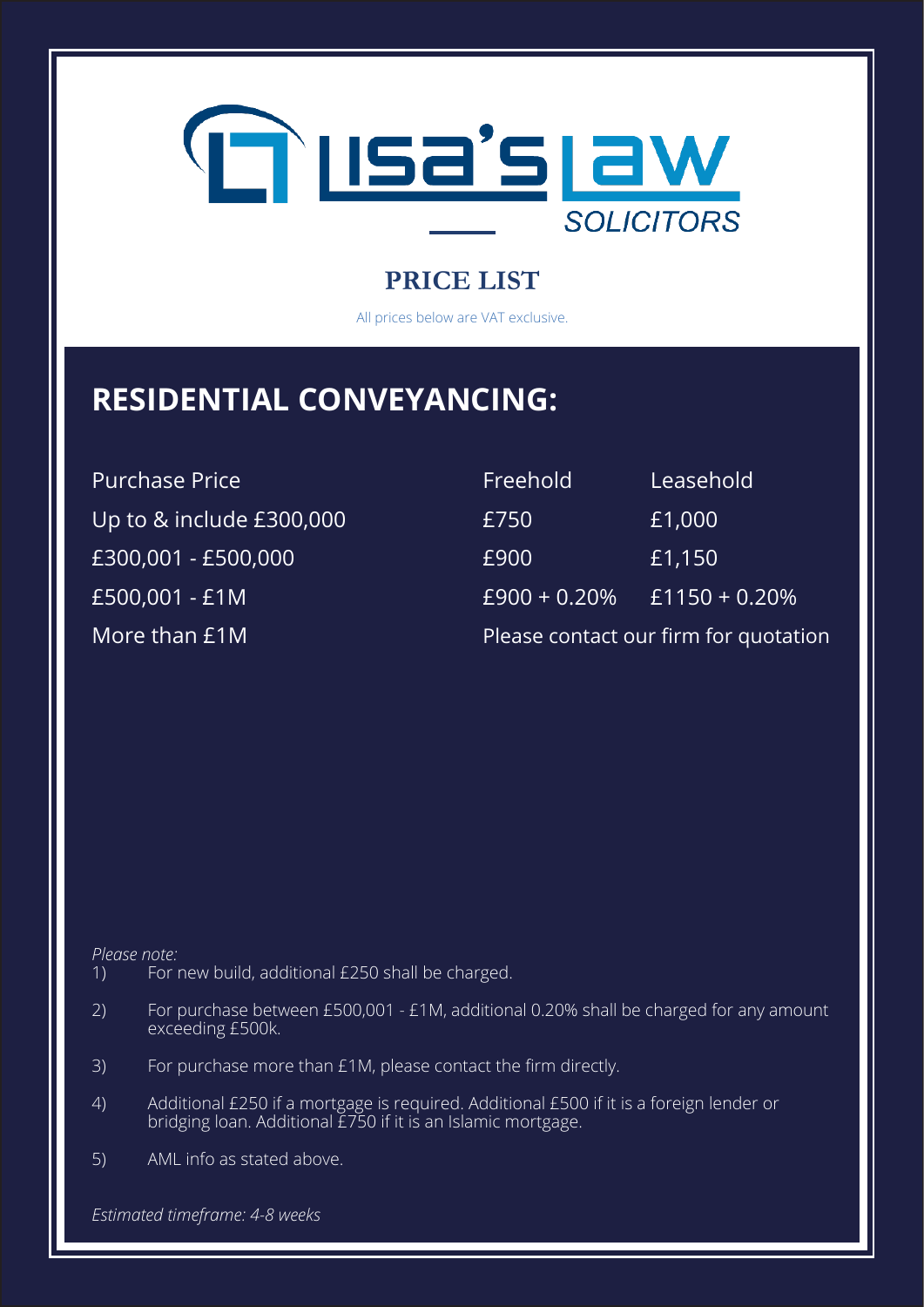

All prices below are VAT exclusive.

# **RE-MORTGAGE:**

| Remortgage<br>Amount | Local Bank | <b>Bridging Loan</b> | Foreign Bank | Islamic Bank |
|----------------------|------------|----------------------|--------------|--------------|
| £500k or less        | £750       | £1,000               | £1,000       | £1,250       |
| £500k to £1M         | £1,000     | £1,250               | £1,250       | £1,500       |
| Above £1M            |            | Case to case basis   |              |              |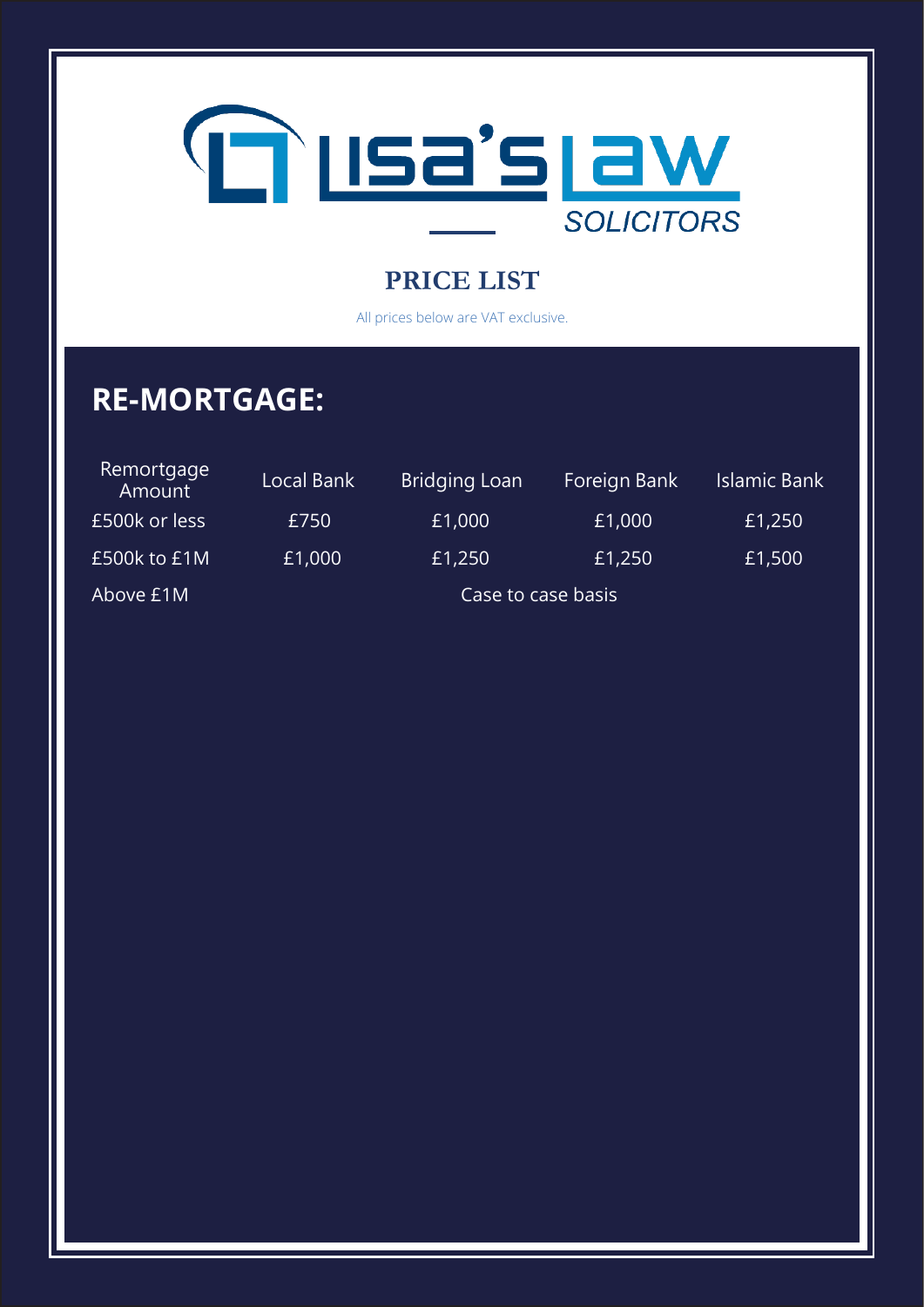

All prices below are VAT exclusive.

### **DOCUMENTS:**

| Legalisation                           | £200       |
|----------------------------------------|------------|
| Deed Poll and Statutory Declaration    | £100 - 250 |
| <b>Wills</b>                           | £150       |
| <b>Mirror Wills</b>                    | £175       |
| Power of Attorney                      | £100 - 250 |
| <b>Certification and Commissioners</b> | £5         |

#### *Please note:*

We aim to be completely consistent with our pricing, but we are also aware that each case is different and people will always require a bespoke service. Certain prices may vary from the above lists in particular circumstances. We will always keep you fully informed with costs from the outset of your instruction.

The following circumstances may increase the cost of your case:

- Missing or incorrect paperwork that needs to be rectified
- Lack of or slow communication with third parties which means the case takes longer to complete than expected
- Unexpected complexities within the case arise

We will discuss any issues such as these with you and agree the fee for additional work before any extra costs are added to the prior agreed fee.